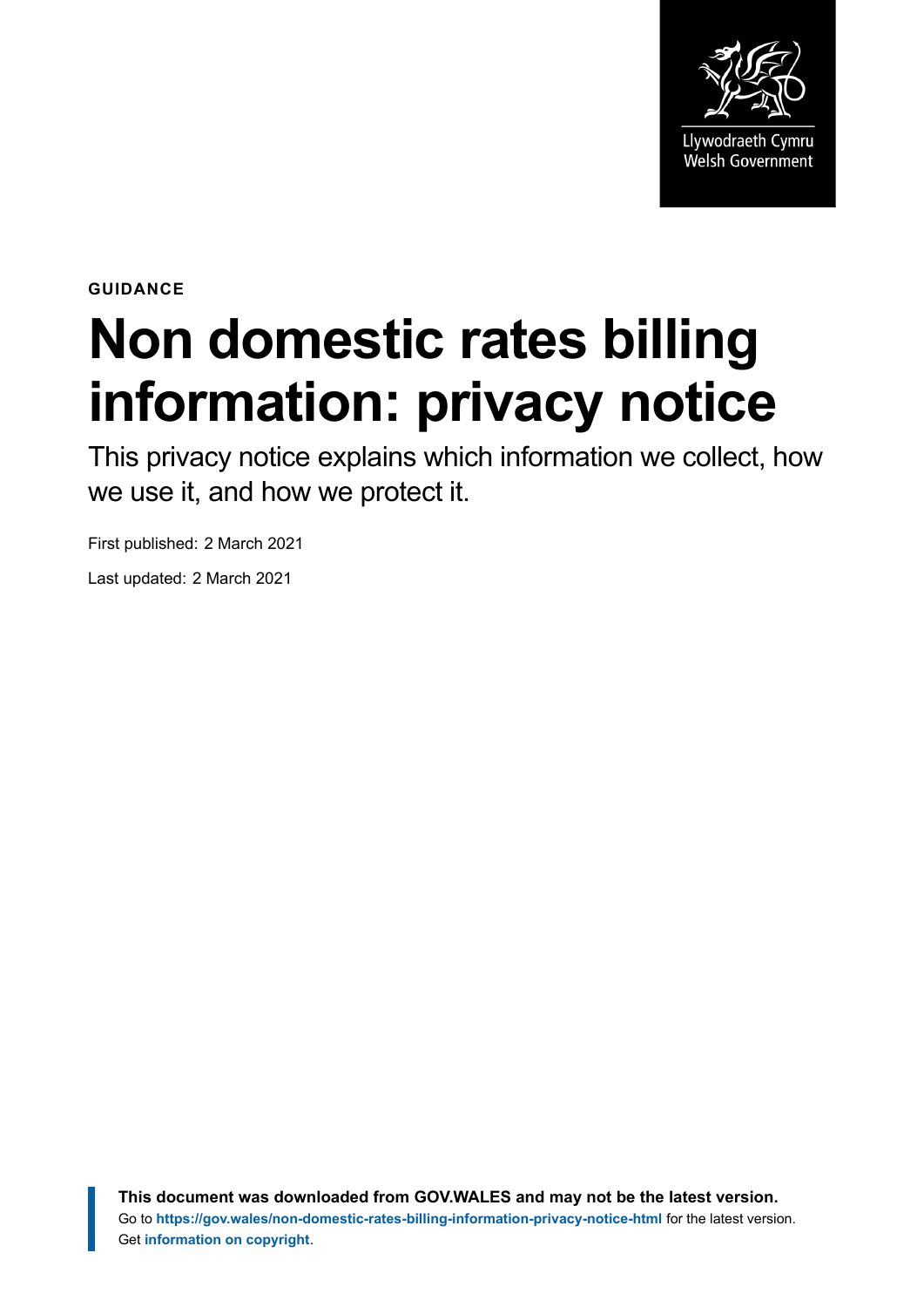#### **Contents**

**[Introduction](#page-1-0) [Why do we need this data?](#page-2-0) [Which data will be transferred?](#page-2-1) [Annual billing data](#page-2-2) [COVID-19](#page-3-0) [Why is the data personal and who is the data controller?](#page-3-1) [Lawfulness](#page-4-0) [Individuals' rights](#page-4-1) [What are the security arrangements and who is responsible for transferred](#page-5-0) [data?](#page-5-0) [How long will data transferred be held?](#page-5-1) [Who to contact for further information and complaints](#page-5-2)**

**[Full List of Data Items](#page-6-0)**

#### <span id="page-1-0"></span>**Introduction**

As part of our commitment to monitor existing policies and to develop new ones, information about non-domestic properties is required. The information local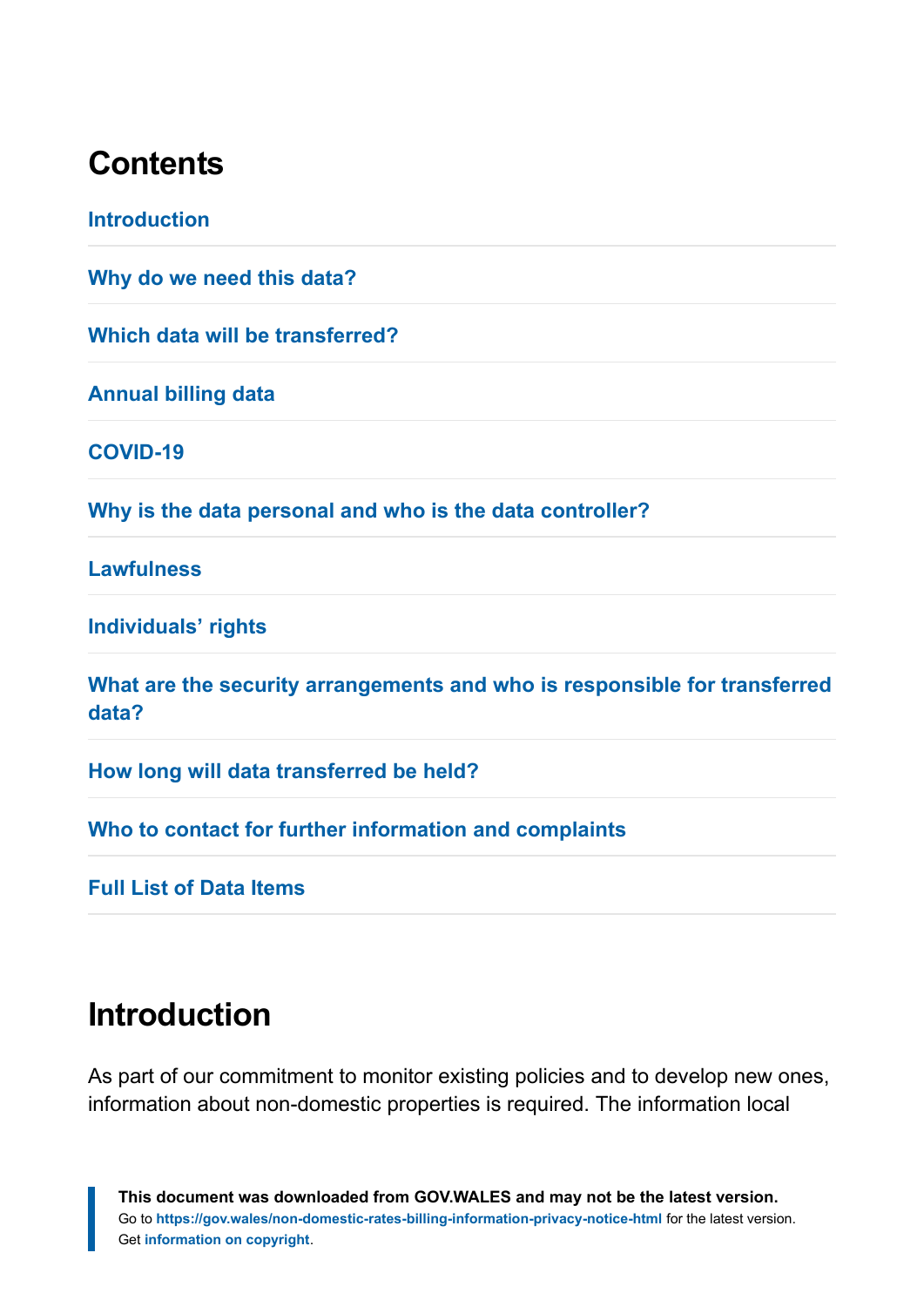authorities hold on non-domestic properties for non domestic rates (NDR) billing purposes is transferred to the Welsh Government on an annual basis. This includes information on the rateable value, business or organisation type, and rates reliefs associated with individual properties.

This privacy notice explains which information we collect, why we need this information, how we use it and what we do to protect the information supplied to us.

## <span id="page-2-0"></span>**Why do we need this data?**

NDR income collected from properties in Wales amounts to over £1 billion per year (net of reliefs). It is vital the Welsh Government has sound evidence on the tax-base, income generated, and other aspects of NDR. This information is required to maintain a robust evidence base on NDR, which contributes to analysis, informs policy development and enables accurate monitoring.

Analysis of the data covered in this privacy notice is largely undertaken internally by Welsh Government analysts. However, we may also on occasion share all or part of the data provided to it with non government agencies working on behalf of the Welsh Government, for research purposes.

## <span id="page-2-1"></span>**Which data will be transferred?**

A complete list of the information that the Welsh Government holds about nondomestic properties in Wales is in the full list of data items.

# <span id="page-2-2"></span>**Annual billing data**

Name of the ratepayer (liable business, organisation or individual) for each non domestic property in Wales along with details about the property itself. These include, but are not limited to, address, rateable value, description of the use of the property and any non domestic rates reliefs awarded for the property. This information is submitted to the Welsh Government annually by local authority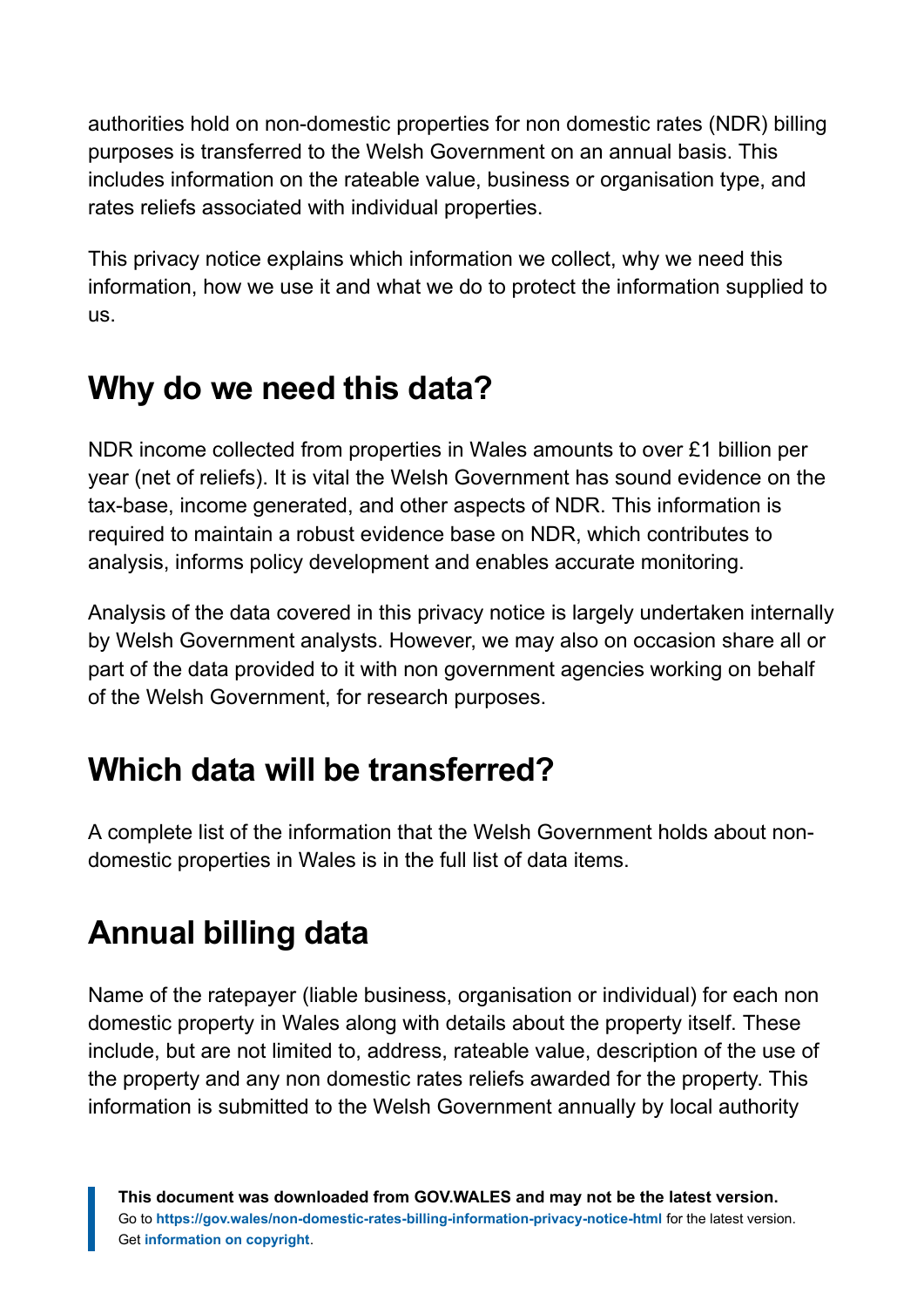Revenues and Benefits departments.

The names and addresses of businesses are required for the following purposes:

- to distinguish between different ratepayers in order to monitor existing relief schemes and develop new ones
- to analyse differences in the tax base over time (especially where there are gaps or errors in unique reference numbers assigned to properties)
- to identify different property types within the tax base for policy development (where property categorisations in the data are too imprecise)

# <span id="page-3-0"></span>**COVID-19**

Information is also being gathered from local authorities on properties awarded a grant under the COVID-19 Business Support Fund Grant Scheme (address, property reference number and type of grant awarded). This information is being provided on an occasional basis by local authorities and is linked to the annual billing dataset, using property reference numbers.

#### <span id="page-3-1"></span>**Why is the data personal and who is the data controller?**

Some of the properties on the valuation list will have proprietors, tenants or occupiers that are sole traders, business partnerships, or citizens. It is the personal information about this subset of properties and their proprietors, tenants or occupiers which this privacy notice covers.

The data controller is defined as the public authority which, alone or jointly with others, determines the purposes and means of the processing of personal data.

Each local authority holds and processes information on businesses and other non-domestic properties for NDR billing purposes. As such, the local authority is a data controller.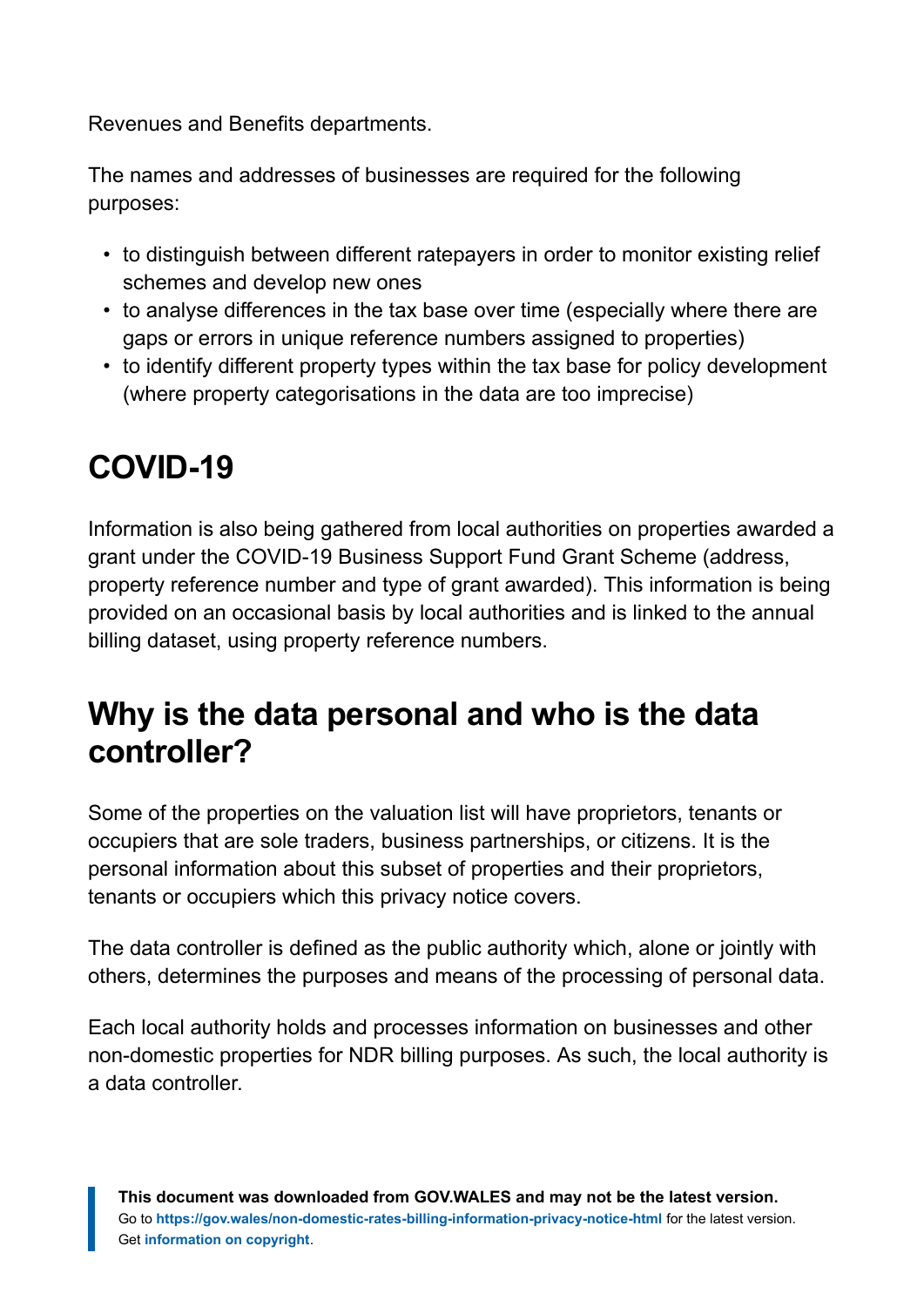However, when the NDR billing datasets for all local authorities are transferred to us, this gives rise to a new Wales-wide dataset, and we determine the purpose to which this wider dataset is put. As such the Welsh Government is the data controller for the dataset which this notice refers to.

#### <span id="page-4-0"></span>**Lawfulness**

The UK General Data Protection Regulation (UK GDPR) requires a lawful basis for processing personal data. This notice relates to data on non domestic properties and the associated rates liability. However, certain records may contain data which falls within the definition of personal data. Where this is the case, **[Article 6\(1\)\(e\)](https://gdpr-info.eu/art-6-gdpr/)** applies: "processing is necessary for the performance of a task carried out in the public interest or in the exercise of official authority vested in the controller".

In this case, the performance of a task in the public interest is the role of the Welsh Government in both monitoring existing policy and developing new policy.

#### <span id="page-4-1"></span>**Individuals' rights**

The UK GDPR lists certain rights which apply to individuals in the context of storing and using their personal data. The rights extended to individuals under the article quoted above are as follows.

- the right to be informed (this notice)
- the right to access the personal data Welsh Government holds on you
- right to rectify any inaccuracies in that data
- right to (in certain circumstances) object or restrict processing of your information
- right (in certain circumstances) for your data to be 'erased'

The **[Information Commissioner's Office has more information on these](https://ico.org.uk/for-organisations/data-protection-reform/overview-of-the-gdpr/individuals-rights) [rights.](https://ico.org.uk/for-organisations/data-protection-reform/overview-of-the-gdpr/individuals-rights)**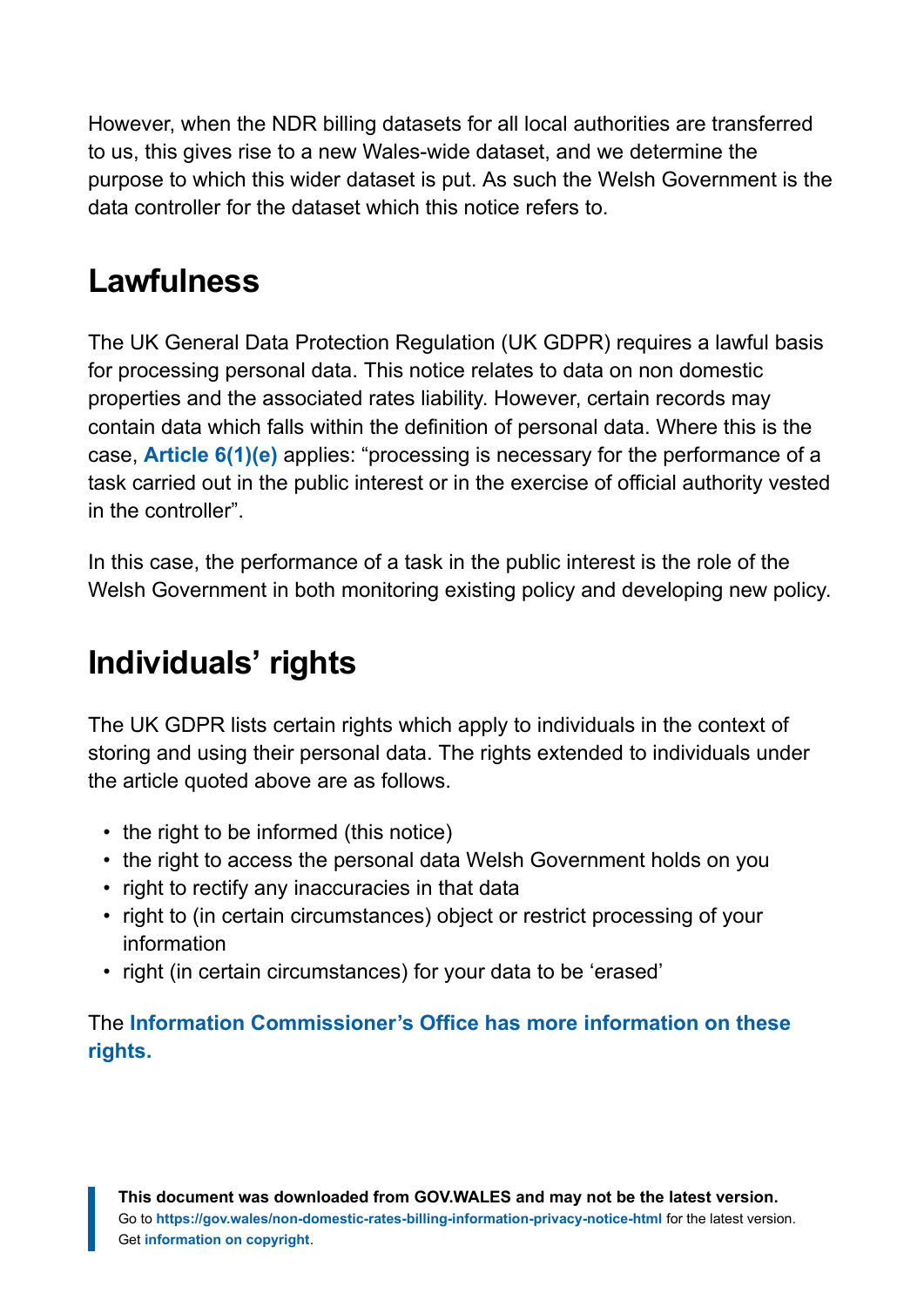#### <span id="page-5-0"></span>**What are the security arrangements and who is responsible for transferred data?**

The datasets will only be transferred through methods requiring appropriate authentication, with access limited to a small number of specific users. No data will be shared via a standard open email connection or by standard postal methods.

The Welsh Government becomes responsible for this data once it has been transferred to it, although local authorities will retain responsibility for any data they continue to hold on their own systems. The transferred data are stored in a secure database with access limited to approved Welsh Government users and locations.

## <span id="page-5-1"></span>**How long will data transferred be held?**

Data will be retained by the Welsh Government for as long as it remains useful for policy development and, because historical data can be very useful in this context, this is likely to be a considerable number of years.

Data that are shared with third parties for research purposes will only be shared for the duration of the project, and there will be a requirement to destroy the data after that period.

#### <span id="page-5-2"></span>**Who to contact for further information and complaints**

If you have any further questions about either this notice or individuals' rights please contact:

Non Domestic Rates Policy Team Local Government Strategic Finance Division Welsh Government Floor 1 North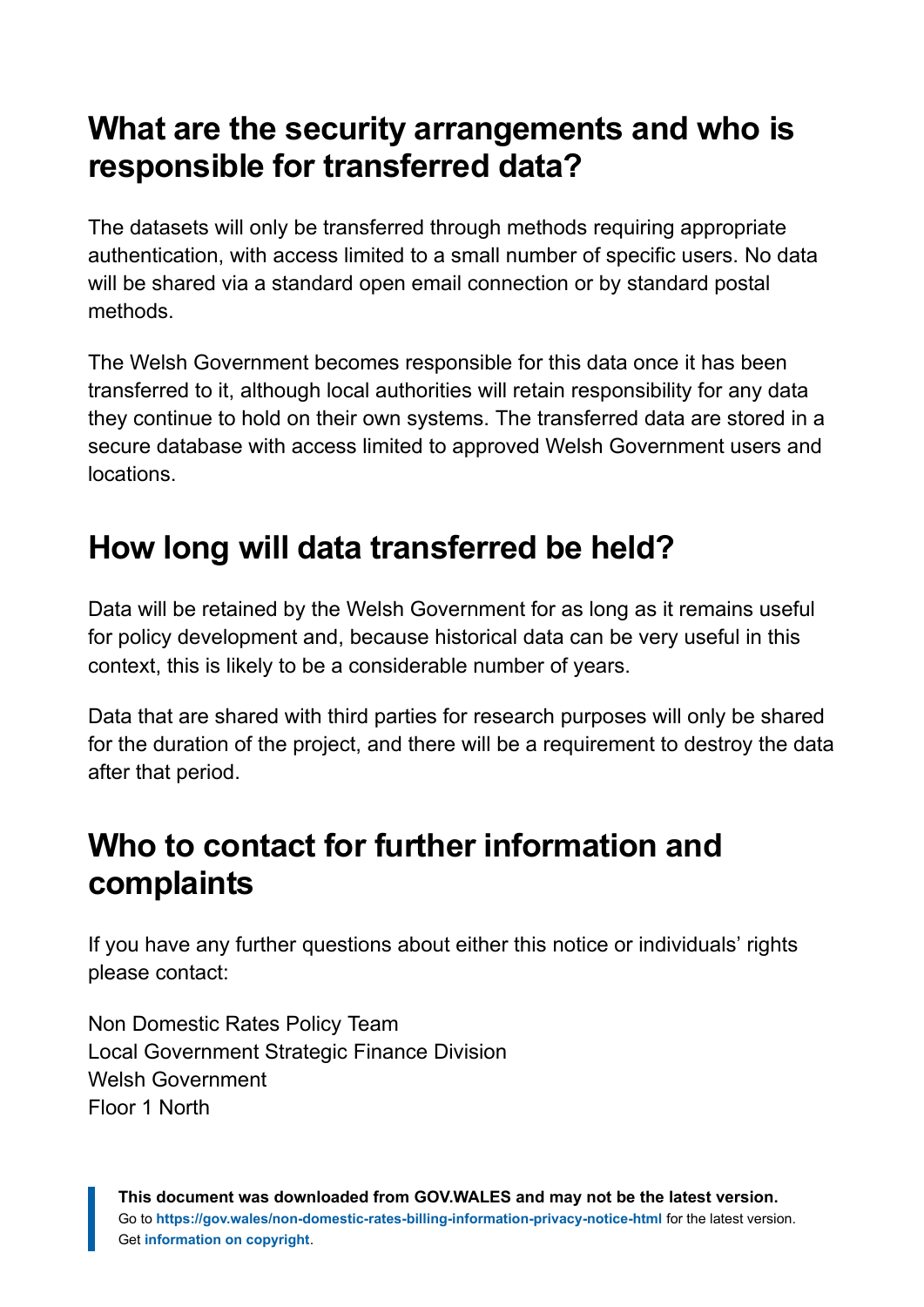Cathays Park **Cardiff** CF10 3NQ Email: **[LocalTaxationPolicy@gov.wales](https://d/Users/FulkerL/AppData/Local/Microsoft/Windows/INetCache/Content.Outlook/RGUD5X4O/LocalTaxationPolicy@gov.wales)**

Information Commissioner's Office (Wales) Churchill House 17 Churchill Way **Cardiff** CF10 2HH Telephone number: 029 2067 8400 or 0303 123 1113 Email: **[casework@ico.org.uk](mailto:casework@ico.org.uk) [Website](https://ico.org.uk/)**

The Welsh Government's Data Protection Officer can be contacted at:

Data Protection Officer, Welsh Government, Cathays Park, Cardiff, CF10 3NQ E-mail: **[DataProtectionOfficer@gov.wales](mailto:DataProtectionOfficer@gov.wales)**

#### <span id="page-6-0"></span>**Full List of Data Items**

Information held by the Welsh Government about non domestic properties, their proprietors, tenants and occupiers and their billing information**.**

| Variable name | <b>Description</b>                                          | <b>Example (dummy</b><br>data) |
|---------------|-------------------------------------------------------------|--------------------------------|
| AutoKey       | ID number for record                                        | 57                             |
| YearCode      | Year code for example 201901=2019<br>to 2020 finanical year | 201901                         |
| AuthCode      | Local authority code for example 552<br>$=$ Cardiff         | 552                            |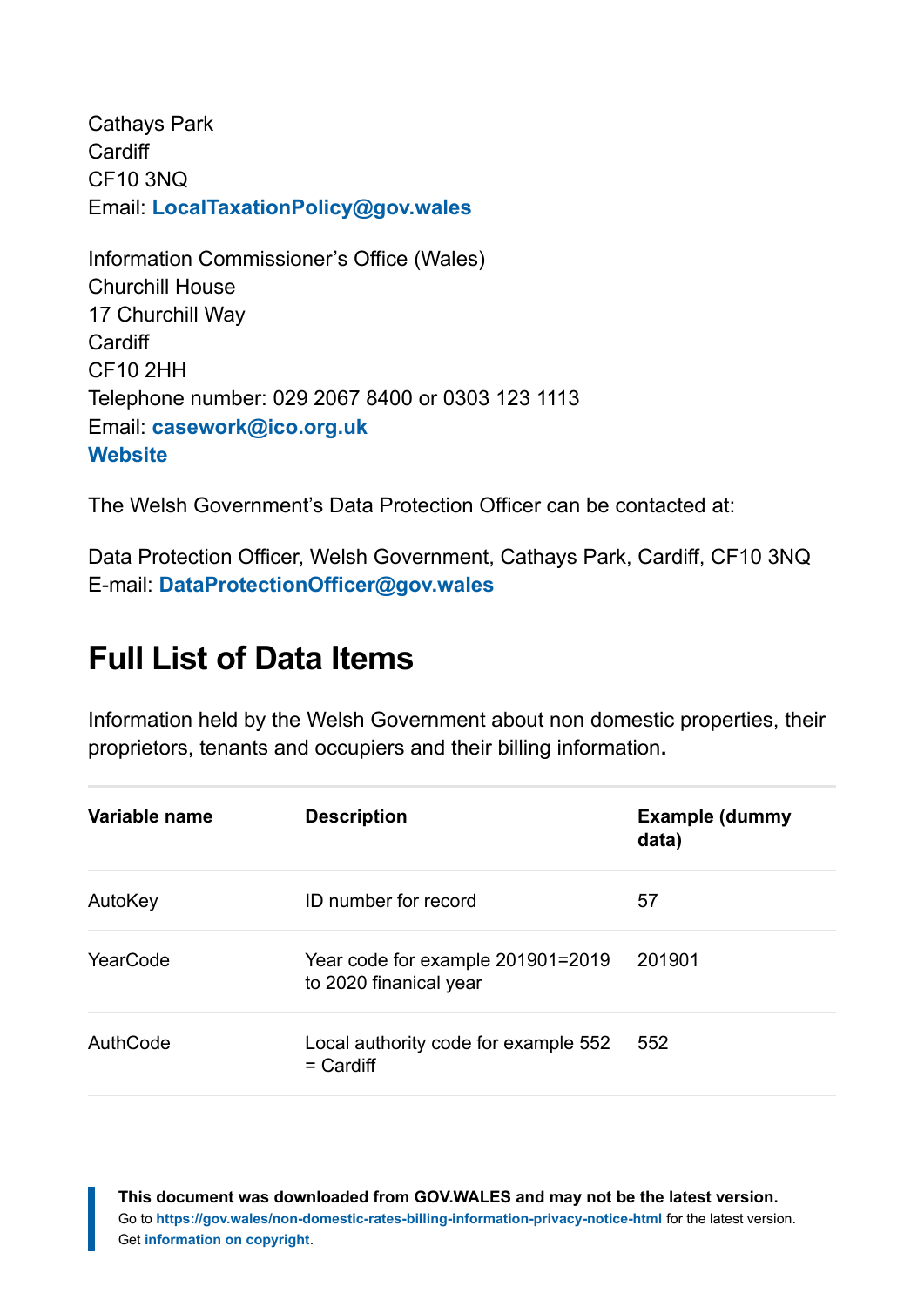| Variable name            | <b>Description</b>                                                                  | <b>Example (dummy</b><br>data)         |
|--------------------------|-------------------------------------------------------------------------------------|----------------------------------------|
| Uprn                     | Unique Property Reference Number<br>from Ordnance Survey                            | 111003355169                           |
| VOA reference number     | The VOA's UARN (Unique Address<br>Reference Number)                                 | 8000970540                             |
| Ratepayer 1              | Owner of building or ratepayer (person Bill's Butchers<br>or company)               |                                        |
| Ratepayer 2              | Alternative name of business (for<br>example trading as)                            | <b>Bill Jones</b>                      |
| Pin number               | Unique ID for ratepayer                                                             | 5489                                   |
| <b>BA</b> reference      | Local Authority's own unique reference 230201002021000257<br>number for the address |                                        |
| <b>Property Address</b>  | Full property address (minus<br>postcode)                                           | 123 Butcher road, Old<br>Town, Cardiff |
| Postcode                 | Property postcode                                                                   | CF8 2PL                                |
| <b>Account Reference</b> | Precursor to PIN number (no longer<br>used)                                         |                                        |
| <b>VOA Code</b>          | Categorisation code for business for<br>example CO=Office                           | <b>CS</b>                              |
| <b>VOA Description</b>   | Description of category                                                             | Shop and premises                      |
| 2010 RV                  | Rateable value in 2010                                                              | 0                                      |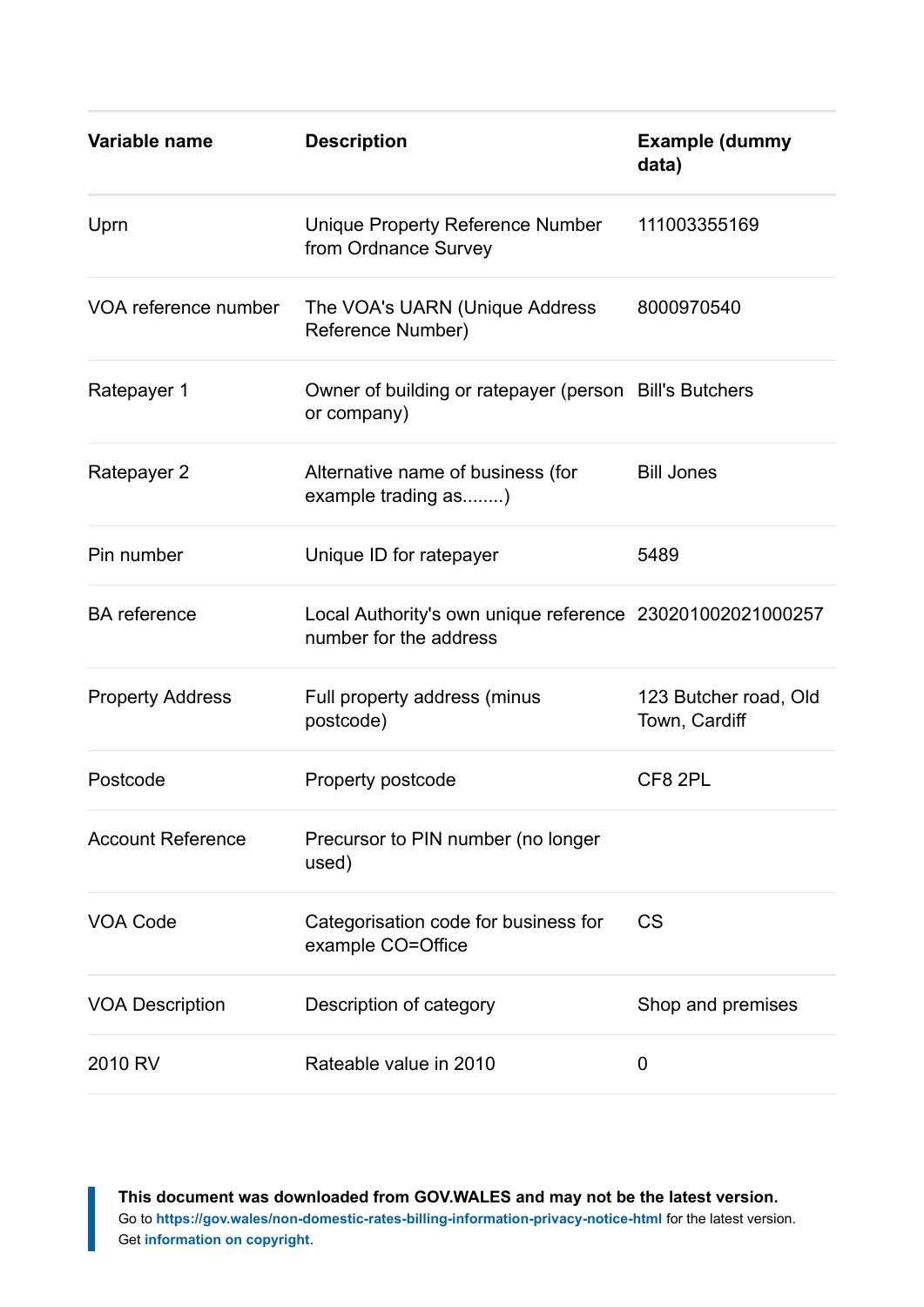| Variable name                                         | <b>Description</b>                                                                                 | <b>Example (dummy</b><br>data) |
|-------------------------------------------------------|----------------------------------------------------------------------------------------------------|--------------------------------|
| 2017 RV                                               | Rateable value in 2017                                                                             | 3850                           |
| <b>Gross Liability</b>                                | Amount due before reliefs are applied                                                              | 1979                           |
| <b>Mand Relief</b>                                    | Total amount of mandatory relief<br>applied $(E)$                                                  | 0                              |
| <b>Disc Relief Excl HSRR</b>                          | Total amount of discretionary relief<br>applied $(E)$                                              | 0                              |
| <b>SBRR Relief</b>                                    | Amount of small business rates relief<br>applied $(E)$                                             | 1979                           |
| Empty property relief:<br>snapshot at point in time   | This is the amount of relief the<br>property had for being empty at the<br>time of submission      | 0                              |
| <b>Trans Relief</b>                                   | Transitional relief (as a result of the<br>2017 revaluation. Not applicable after<br>2019 to 2020) | 0                              |
| Mandatory relief:<br>charities                        | Split of mandatory relief                                                                          | 0                              |
| Madatory relief:<br>community amateur<br>sports clubs | Split of mandatory relief                                                                          | 0                              |
| partly occupied                                       | Discretionary relief: s44a Split of discretionary relief                                           | 0                              |
| Discretionary relief:<br>charities                    | Split of discretionary relief                                                                      | 0                              |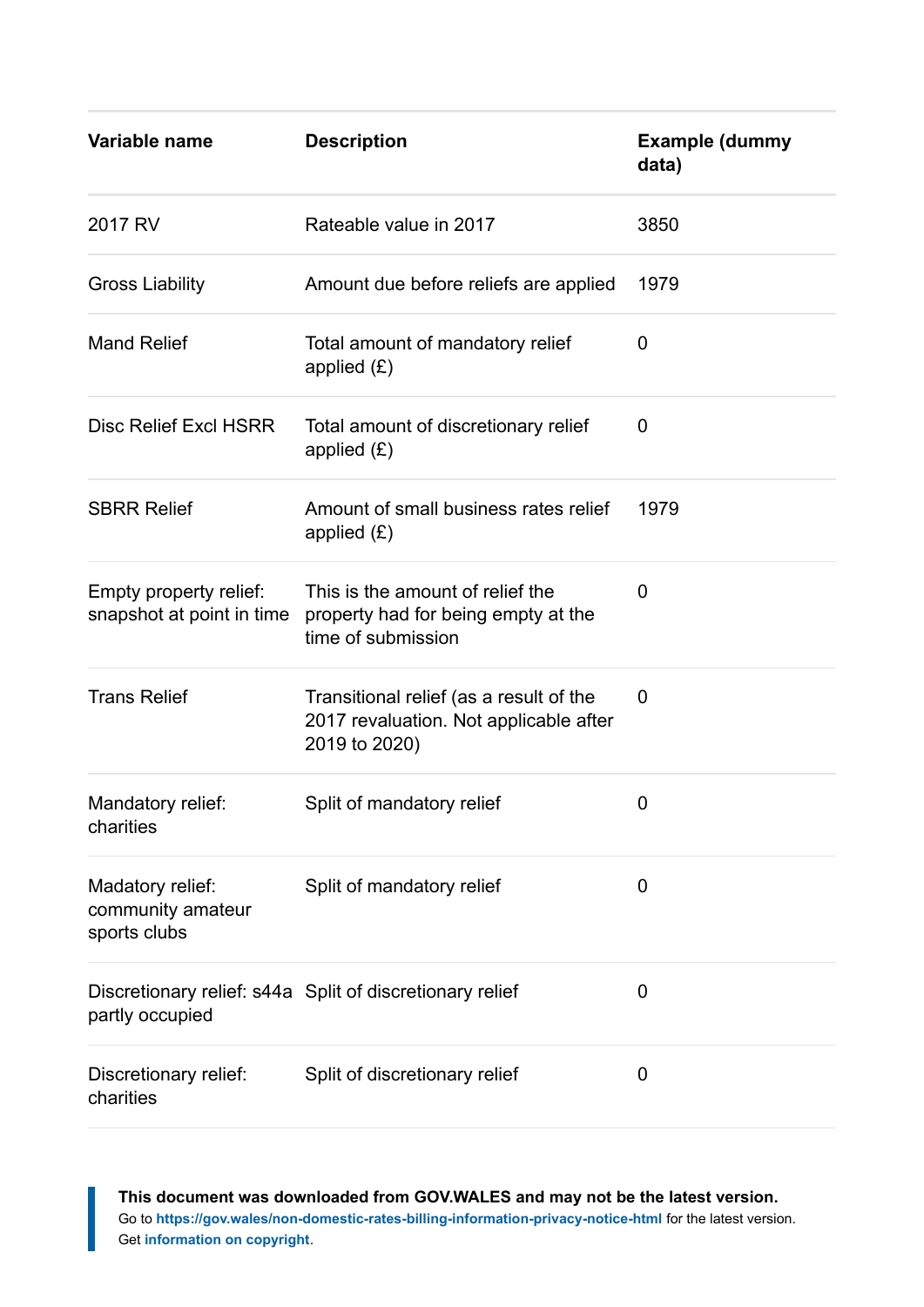| Variable name                                                  | <b>Description</b>                                                           | <b>Example (dummy</b><br>data) |
|----------------------------------------------------------------|------------------------------------------------------------------------------|--------------------------------|
| street and retail                                              | Discretionary relief: high Split of discretionary relief                     | 0                              |
| Discretionary relief:<br>community amateur<br>sports and clubs | Split of discretionary relief                                                | 0                              |
| profit making bodies                                           | Discretionary relief: non- Split of discretionary relief                     | 0                              |
| businesses                                                     | Discretionary relief: rural Split of discretionary relief                    | 0                              |
| Discretionary relief:<br>hardship                              | Split of discretionary relief                                                | 0                              |
| Discretionary relief:<br>charges on property                   | Split of discretionary relief                                                | $\overline{0}$                 |
| Void                                                           | Whether property is void                                                     | <b>No</b>                      |
| S44a                                                           | Whether the property is only partly<br>occupied (Section 44a is legislation) | No                             |
| COVID-19 grant                                                 | Amount of grant support for COVID-19<br>(£10k or (£25k)                      | 10000                          |